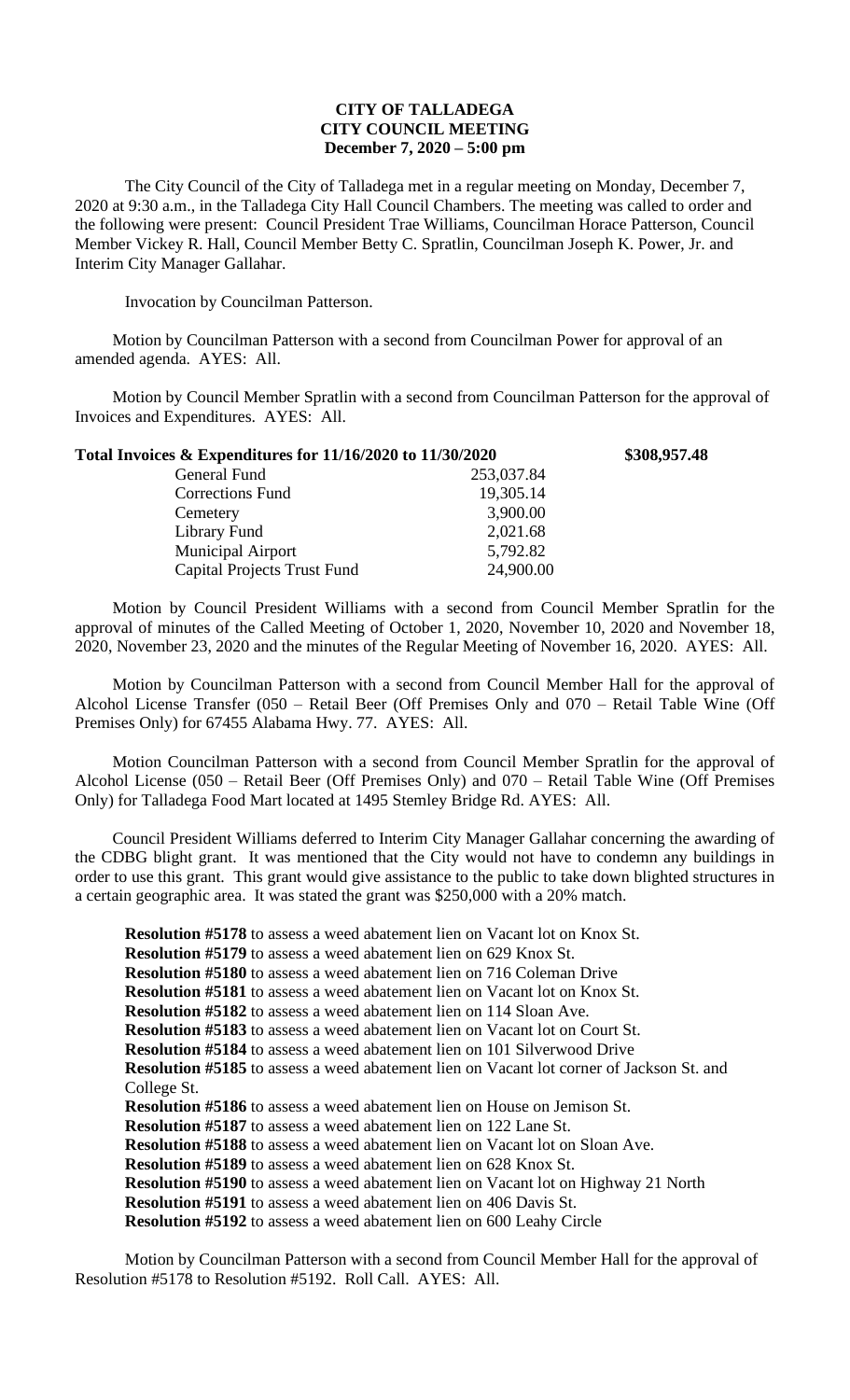**Resolution #5193** to enter into a grant agreement with East Alabama Regional Planning and Development Commission for funds and services for the Senior Nutrition Program for fiscal year 2021

Motion by Councilman Patterson with a second from Council President Williams for the approval of Resolution #5193. Roll Call. AYES: All.

**Resolution #5194** approving list of poll workers and election officials for the Special Board of Education Election

Motion by Councilman Paterson with a second from Council Member Hall for the approval of Resolution #5194. Roll Call. AYES: All.

**Resolution #5195** to accept the CDBG Community Enhancement Fund Demolition and Clearance Grant in the amount of \$250,000.00

Motion by Council Member Spratlin with a second from Councilman Patterson for the approval of Resolution #5195. Roll Call. AYES: All.

**Resolution #5196** to approve Kelsey Gallahar as Temporary Acting City Manager

Motion by Councilman Patterson with a second from Council President Williams for the approval of Resolution #5196. Roll Call. AYES: All.

Motion by Councilman Patterson with a second by Council Member Hall to approve invoices and expenditures for the Water Department. AYES: All.

## **Water Department Expenditures for 11/16/2020 to 11/27/2020 \$ 423,841.10** Water/Sewer Fund 423,8413.10

Brought before the Council was the scheduling of a Called Meeting and a Work Session. It was decided that the Called Meeting to discuss the Water Rate Study and Municipal Judge would be scheduled for December 22, 2020 at 5pm and a Work Session on December 28, 2020 at 5pm to discuss the Capital Improvement Plan.

Interim City Manager Gallahar informed the Council that the City applied for the Rebuild Alabama Act which will be used to rehabilitate Willman Rd. It was also mentioned that the grant if approved is \$250,000 and notification should be had in 6-8 weeks. Interim City Manager Gallahar also mentioned that there were several events in the community this weekend; starting with a Christmas Market in the old Brannon's building on Saturday and Sunday and an event behind the Talladega Bottling Works from the 2<sup>nd</sup> Saturday Committee. It was stated that there would be vendors and food truck and the event would begin at 10am.

Council Member Spratlin wished to thank the City employees who removed the debris from Wedhadkee Mill and cleaned up the area. She also mentioned that the Christmas tree lighting ceremony was well attended.

Councilman Power inquired if there had been any intended future action for the Historic Preservation Commission as the previous City Manager had mentioned a plan would be ready by October. City Attorney O'Brien commented that he was asked to move ahead with taking the enforcement and provisions that was in the HPC Ordinance and bringing those into the Zoning Ordinance as a separate enforcement provision in the Zoning Ordinance. Once it is drafted it would have to go to the Planning Commission for approval before coming to the Council for consideration. It was mentioned that it was doubtful this would be done in December. City Attorney O'Brien also stated that as soon as the Ordinance is drafted, it can be sent to the Council for review and comments.

Councilman Power also inquired about the Letter of Intent received by Southwest Water last month; asking if there was going to be any deliberations concerning this issue. City Attorney O'Brien stated that he has received the Letter of Intent back from the attorney representing Southwest Water and that it is currently being reviewed for the response made by his comments and then will be submitted to the Council at the next meeting.